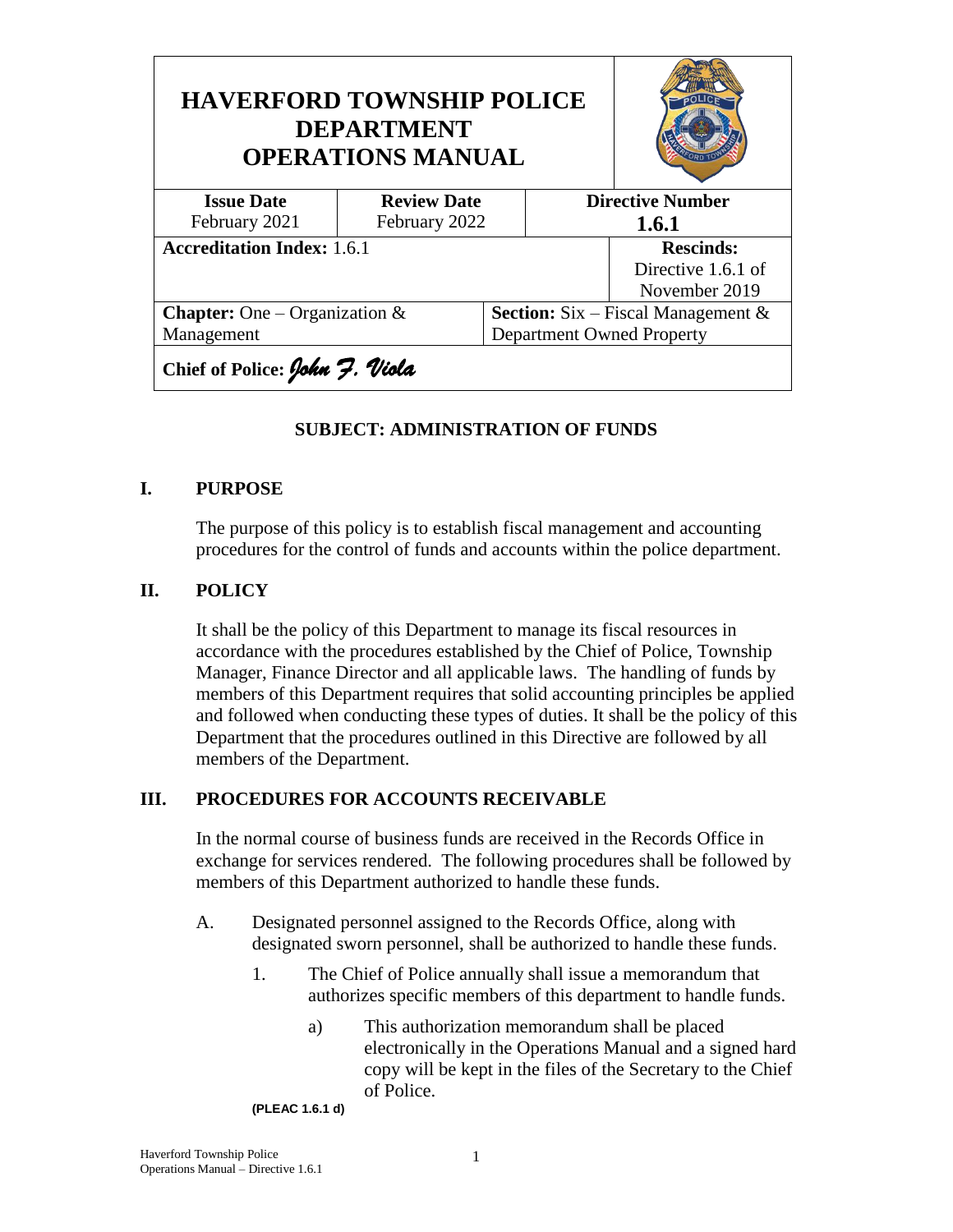- B. All personnel authorized to accept funds shall use the Record Office receipt book and all receipts within the book shall be accounted for either by a transaction or voided receipt explaining why a particular receipt was not used.
- C. A receipt shall be completed for each transaction with the following information:
	- 1. The date of the transaction
	- 2. Customer name
	- 3. Amount received
	- 4. Account code
	- 5. Employee name handling transaction

6. Any other pertinent information **(PLEAC 1.6.1 b)**

- D. All funds received shall be totaled at the end of the business day and documented in the Accounts Receivable ledger. **(PLEAC 1.6.1 a)**
	- 1. The Department shall track as Accounts Receivable the following incoming funds:
		- a) Alarms
		- b) Community Events Race/Music/Block Party Permits
		- c) Details (Purchase of)
		- d) Fingerprinting
		- e) Parking Meter Smart Cards
		- f) Parking Stickers
		- g) Parking Tickets
		- h) Photocopies of Department Records
		- i) Other funds as approved by the Chief of Police, Township Manager and Finance Director
	- 2. Fees for these services are set by Township Ordinance in the Fee Schedule as listed in Chapter A 187.
- E. Funds shall be placed in the Records Office Safe at the end of the business day.
	- 1. Personnel with access to the safe shall be limited to specific designated personnel and authorized by the Chief of Police on the annual designation memorandum described in section III A.1.a) of this directive.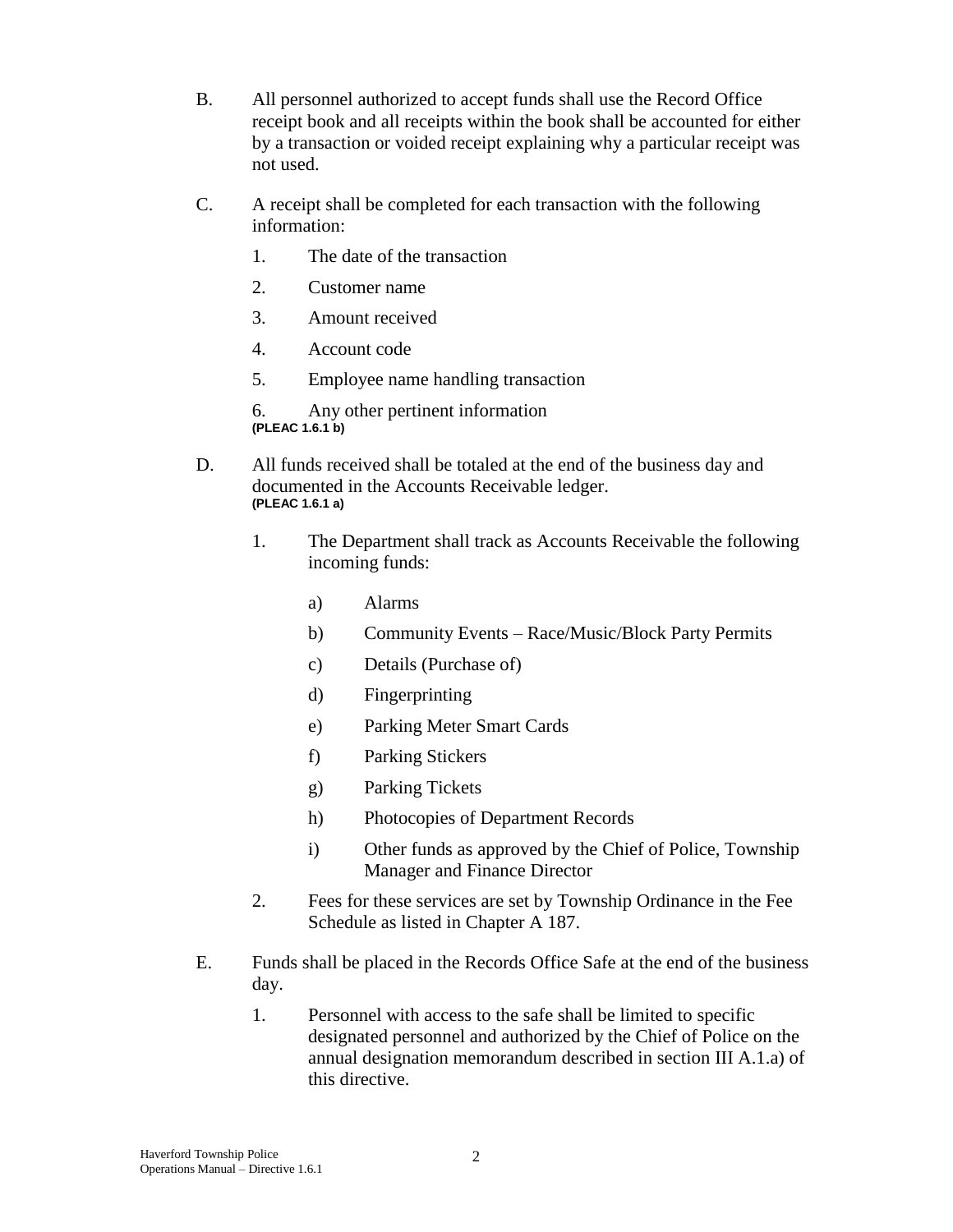- F. All funds received by the Department shall be submitted to the Finance Department on a weekly basis.
	- 1. Submission of these funds shall be in accordance with the processes set up by the Township Manager and Finance Director.

# **IV. PROCEDURES FOR PETTY CASH**

Petty cash shall be maintained in the Records Office. These funds may be used for making small cash purchases and/or to reimburse members for small cash purchases made for the Department or in the course of conducting Department business. The following procedures shall be followed:

- A. The Chief of Police shall designate personnel who can manage and maintain the Department's petty cash. Generally the designated personnel will be the Records Office Manager and the Records Office Clerk.
	- 1. The Chief of Police annually shall issue a memorandum that authorizes specific members of this department to handle petty cash.
		- a) This authorization memorandum shall be placed electronically in the Operations Manual and a signed hard copy will be kept in the files of the Secretary to the Chief of Police.

**(PLEAC 1.6.1 d)**

- B. A Petty Cash ledger shall be maintained identifying the following information:
	- 1. Initial balance in the petty cash fund
	- 2. Cash incomes received
	- 3. Debits from the fund
	- 4. Date of the transaction
	- 5. Budget line code
	- 6. Name of recipient of the petty cash
	- 7. Name of the disbursing employee
	- 8. Reason for disbursement
	- 9. Balance on hand

**(PLEAC 1.6.1 a)**

- C. A vendor receipt shall accompany each disbursement of petty cash and be included with the ledger information recorded in paragraph B of this Directive.
	- 1. When a vendor receipt is not available, a memo approved by the Deputy Chief of Police shall be prepared and included with the ledger information.

**(PLEAC 1.6.1 b)**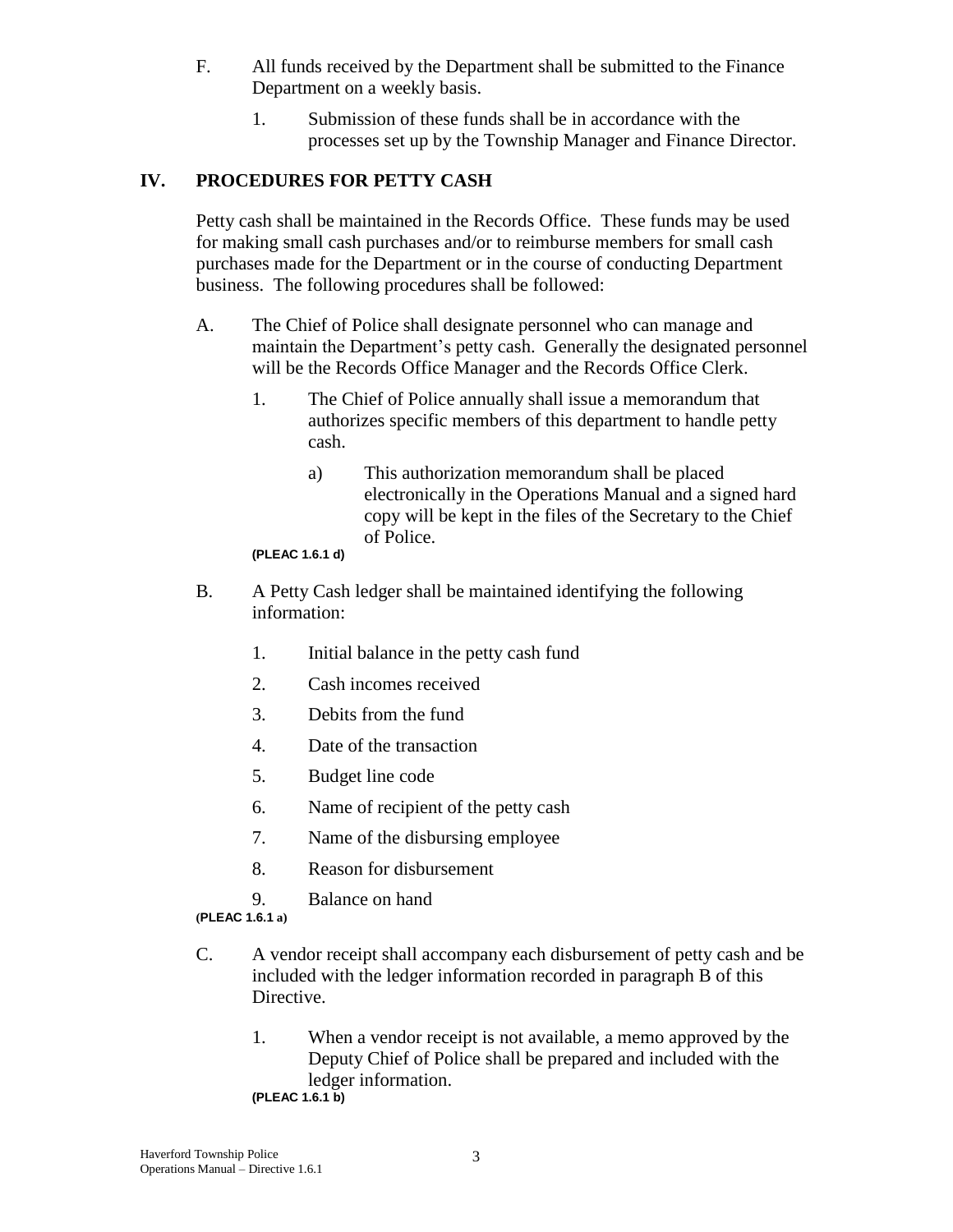- D. Any cash disbursement over twenty-five dollars (\$25.00) must be approved by the Chief of Police. **(PLEAC 1.6.1 c)**
- E. A detailed statement of account activity and a voucher requesting fund replenishment shall be submitted to the Finance office monthly.
- F. Petty cash shall be placed in the Records Office safe at the end of the business day.
	- 1. Personnel with access to the safe shall be limited to specific designated personnel and authorized by the Chief of Police on the annual designation memorandum described in section IV A.1.a) of this directive.

# **V. PROCEDURES FOR NARCOTICS / VICE UNIT "BUY" FUNDS**

In the normal course of police investigations funds are required by the Narcotics / Vice Unit Officers for controlled buys and other investigative activities. The following procedures shall be followed by members of this Department authorized to handle these funds.

- A. Designated personnel assigned to the Narcotics / Vice Unit shall be authorized to handle these funds.
	- 1. The Chief of Police annually shall issue a memorandum that authorizes specific members of this department to handle funds.
		- a) This authorization memorandum shall be placed electronically in the Operations Manual and a signed hard copy will be kept in the files of the Secretary to the Chief of Police.

**(PLEAC 1.6.1 d)**

- B. A Controlled Buy ledger shall be maintained identifying the following information:
	- 1. Initial balance in the Controlled Buy cash fund
	- 2. Debits from the fund
	- 3. Additions to the fund
	- 4. Date of the transaction
	- 5. Name of the disbursing employee
	- 6. Reason for disbursement
	- 7. Person / Suspect to whom cash was disbursed
	- 8. Balance on hand

**(PLEAC 1.6.1 a)**

- C. "Controlled buy" funds shall be secured in a locked security cabinet within the Narcotics / Vice Unit Office.
	- 1. Personnel with access to the security cabinet shall be limited to specific designated sworn personnel and authorized by the Chief of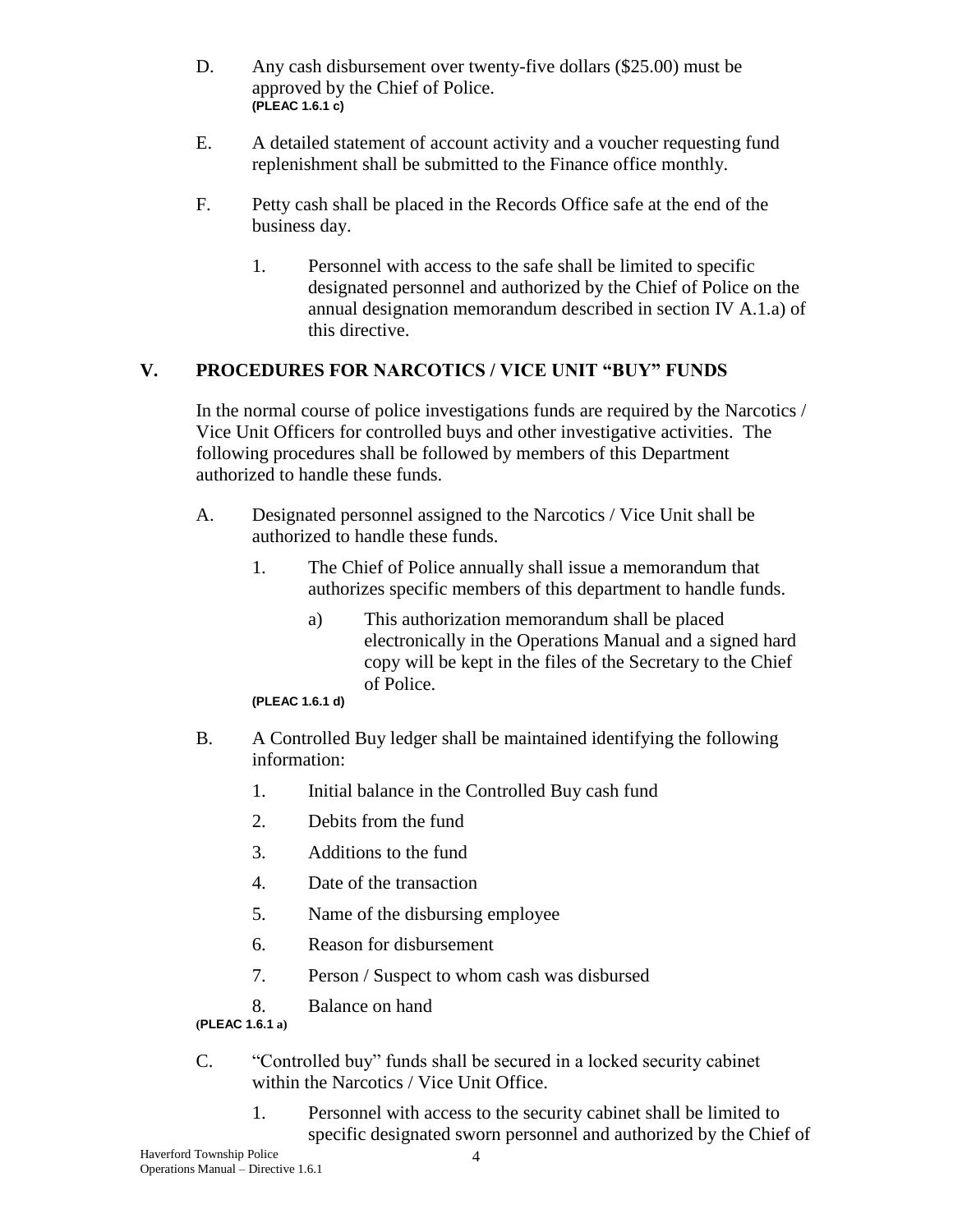Police on the annual designation memorandum described in section V A.1.a) of this directive.

#### **VI. PROCEDURES FOR DELEWARE COUNTY DRUG TASK FORCE "BUY" FUNDS**

In the normal course of police investigations funds are required by the sworn officers of this Department assigned to the Delaware County Drug Task Force for controlled buys and other investigative activities. The following procedures shall be followed by members of this Department authorized to handle these funds.

- A. Designated personnel assigned to the Delaware County Drug Task Force shall be authorized to handle these funds.
	- 1. The Chief of Police annually shall issue a memorandum that authorizes specific members of this department to handle funds.
		- a) This authorization memorandum shall be placed electronically in the Operations Manual and a signed hard copy will be kept in the files of the Secretary to the Chief of Police.

**(PLEAC 1.6.1 d)**

- B. A Delaware County Drug Task Force Controlled Buy ledger shall be maintained identifying the following information:
	- 1. Initial balance in the Controlled Buy cash fund
	- 2. Debits from the fund
	- 3. Additions to the fund
	- 4. Date of the transaction
	- 5. Name of the disbursing employee
	- 6. Reason for disbursement
	- 7. Person / Suspect to whom cash was disbursed
	- 8. Balance on hand

**(PLEAC 1.6.1 a)**

- C. Delaware County Drug Task Force "Controlled buy" funds shall be secured in a locked security cabinet within the Narcotics / Vice Unit Office.
	- 1. Personnel with access to the security cabinet shall be limited to specific designated sworn personnel and authorized by the Chief of Police on the annual designation memorandum described in section VI A.1.a) of this directive.

# **VII. PROCEDURES FOR COMMUNITY POLICING UNIT BICYCLE HELMETS FUND**

In the normal course of business funds are received from citizens by members of the Community Policing Unit for the purchase of bicycle helmets. The following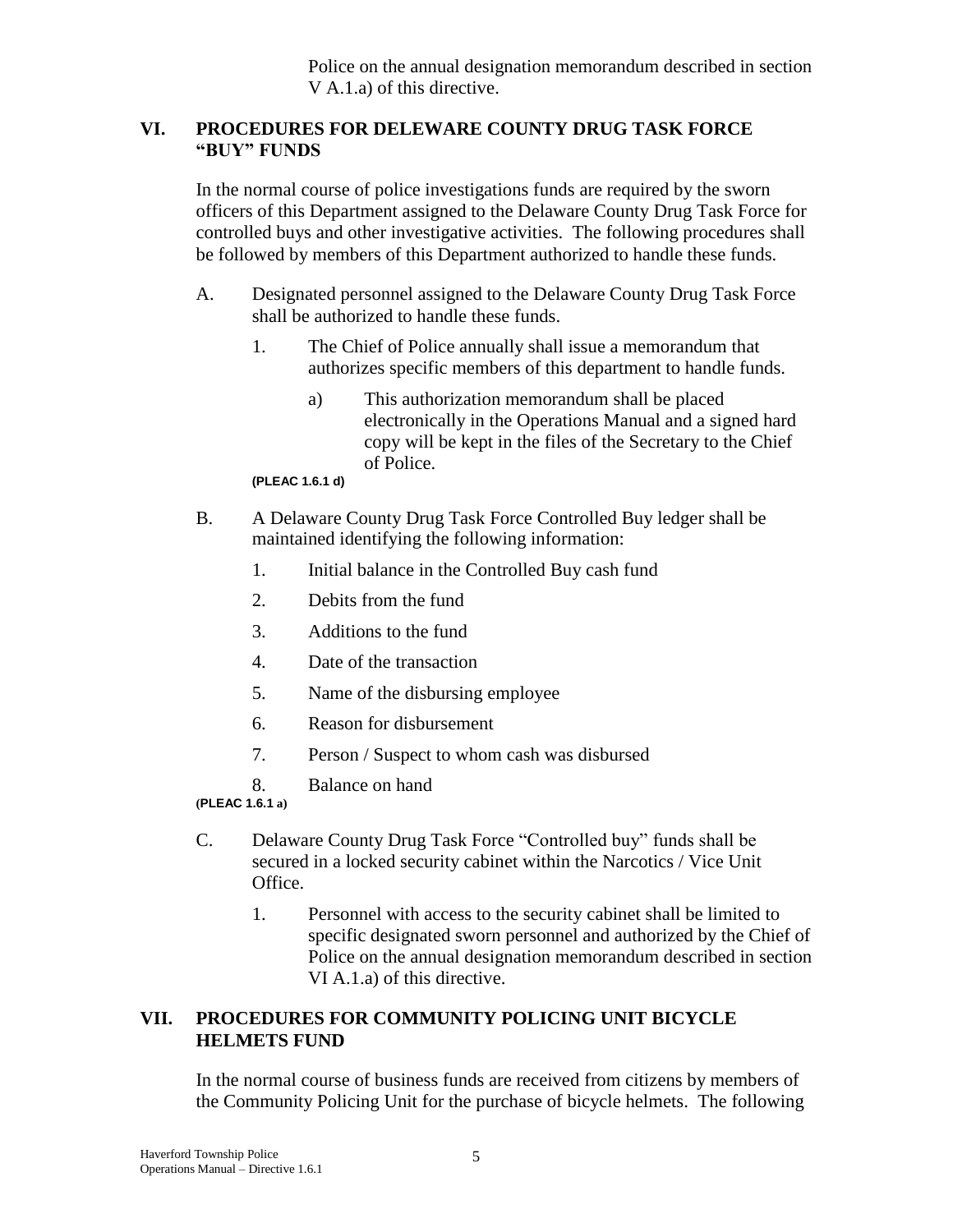procedures shall be followed by members of this Department authorized to handle these funds.

- A. Designated personnel assigned to the Community Policing Unit shall be authorized to handle these funds.
	- 1. The Chief of Police annually shall issue a memorandum that authorizes specific members of this department to handle funds.
		- a) This authorization memorandum shall be placed electronically in the Operations Manual and a signed hard copy will be kept in the files of the Secretary to the Chief of Police.

#### **(PLEAC 1.6.1 d)**

- B. A Bicycle Helmet ledger shall be maintained identifying the following information:
	- 1. Initial balance in the Bicycle Helmet cash fund
	- 2. Additions to the fund
	- 3. Debits from the fund (Transfer of funds to Township)
	- 4. Date of the transaction
	- 5. Name of the employee conducting sale
	- 6. Number and sizes of Helmets sold
	- 7. Balance on hand
- **(PLEAC 1.6.1 a)**
- C. The cost of bicycle helmets for sale by the Haverford Township Police Department shall be set by the Chief of Police.
	- 1. Designated officers selling the bicycle helmet shall only take United States currency for the sale of a bicycle helmet and shall only sell helmets the department has on hand.
		- a) Advanced sales are not authorized.
- D. Bicycle Helmet funds shall be secured in a locked security cabinet within the Community Policing Unit Office.
	- 1. Personnel with access to the security cabinet shall be limited to specific designated sworn personnel and authorized by the Chief of Police on the annual designation memorandum described in section VII A.1.a) of this directive.

## **VIII. PROCEDURES FOR ANIMAL CONTROL TRAP DEPOSITS**

In the normal course of business funds are received by Animal Control Officers for an animal trap deposit. The following procedures shall be followed by members of this Department authorized to handle these funds.

A. Designated personnel assigned to Animal Control shall be authorized to handle these funds.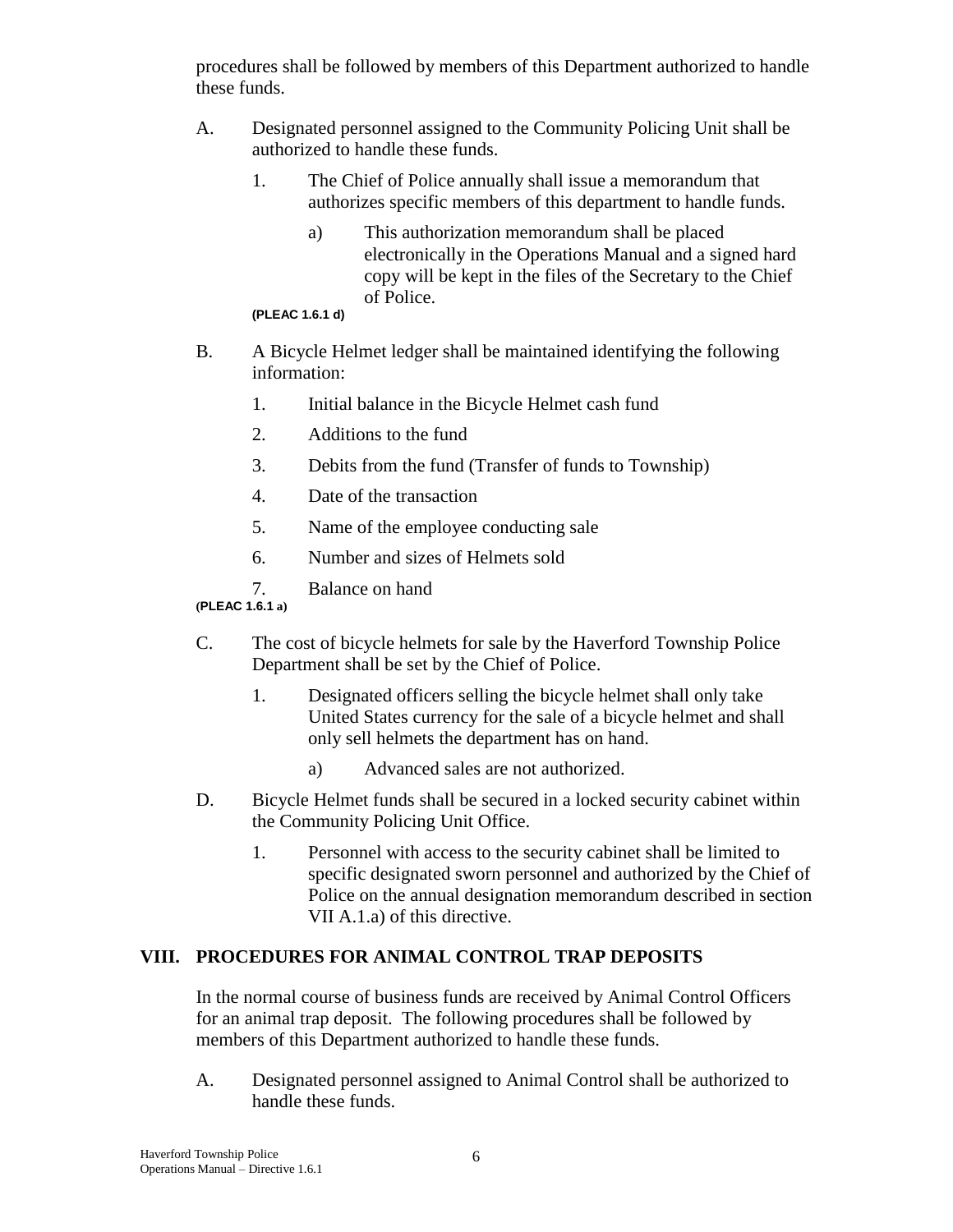- 1. The Chief of Police annually shall issue a memorandum that authorizes specific members of this department to handle funds.
	- a) This authorization memorandum shall be placed electronically in the Operations Manual and a signed hard copy will be kept in the files of the Secretary to the Chief of Police.

**(PLEAC 1.6.1 d)**

- B. All personnel authorized to accept funds for trap deposits shall use the Animal Control receipt book and all receipts within the book shall be accounted for either by a transaction or voided receipt explaining why a particular receipt was not used.
- C. A receipt shall be completed for each transaction with the following information:
	- 1. The date of the transaction
	- 2. Customer name
	- 3. Amount received
	- 4. Account code
	- 5. Employee name handling transaction

6. Any other pertinent information **(PLEAC 1.6.1 b)**

- D. All funds received shall be totaled at the end of the business day and documented in the Animal Control ledger. **(PLEAC 1.6.1 a)**
- E. If a trap is returned by a person who provided a deposit for the trap the Animal Control Officer will take possession of the trap and return the deposit amount.
	- 1. The Animal Control Officer shall indicate on an Animal Control Receipt the transaction and log the transaction in the Animal Control Ledger.
- F. All funds shall be placed in the animal control funds lock box which will be secured in the Records Office Safe after hours.
	- 1. An authorized animal Control Officer shall obtain the lock box when needed from personnel authorized to open the Records Office safe.

## **IX. ACCOUNTING / AUDITING OF FUNDS**

- A. All accounts of the Haverford Township Police Department listed in this directive, or those created that should be covered by this directive, shall be subject to a quarterly accounting/ auditing.
- B. Three of these quarterly accounting / auditing reviews shall be completed by the Deputy Chief or Divisional Commander in charge of the personnel responsible for the funds. The remaining quarterly accounting / auditing